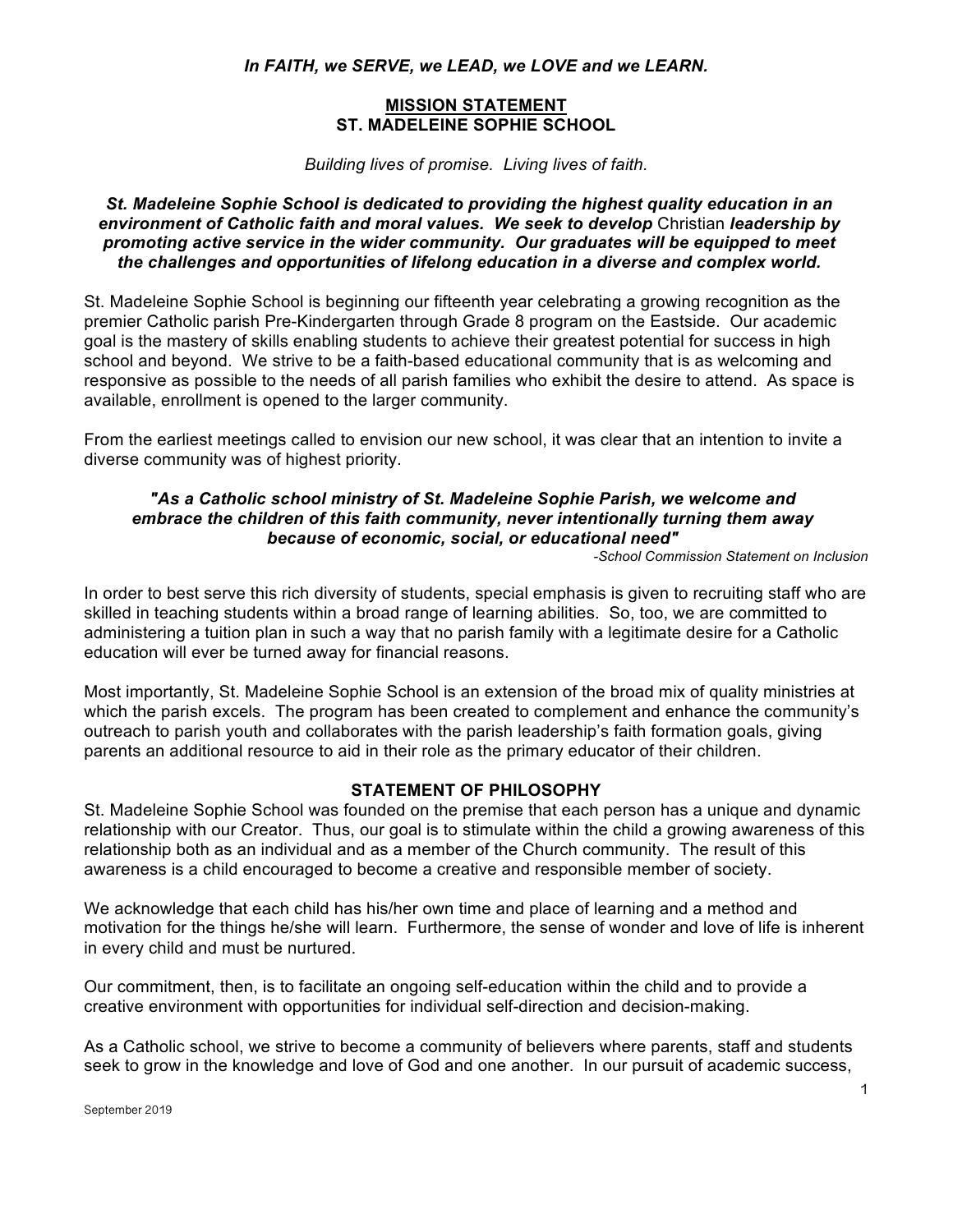instruction emboldened by Catholic values functions as the underlying reality in which the students' experiences of learning and living reach their deepest meaning.

Flowing from this understanding, St. Madeleine Sophie School operates with the goal of providing the *Christian Educational Community* necessary for such growth to take place.

#### **SCHOOLWIDE LEARNING EXPECTATIONS (SLEs)**

The SLEs of St. Madeleine Sophie School are statements of what a student should know, understand, value, and be able to do by the time they are ready to leave us and enter  $9<sup>th</sup>$  Grade. These learning outcomes are collaboratively developed, regularly reviewed, and represent the focus of the entire school community.

#### *Thus, as a graduate of St. Madeleine Sophie School, I recognize that IN FAITH:*

| As a person who <b>SERVES</b> , I        | - Can demonstrate a value for diversity and work to become an advocate for<br>justice.<br>- Name and appreciate the abundance of my daily blessings.<br>- Attempt to reach out to others by sharing my gifts of time, talent and<br>resources.<br>- Actively demonstrate involvement in my faith community and neighborhood.<br>- Commit to a lifestyle that models my faith journey.                                                           |
|------------------------------------------|-------------------------------------------------------------------------------------------------------------------------------------------------------------------------------------------------------------------------------------------------------------------------------------------------------------------------------------------------------------------------------------------------------------------------------------------------|
| As a person who <b>LEADS</b> , I         | - Work collaboratively with others for the betterment of the whole.<br>- Accept responsibility for my actions and myself.<br>- Listen actively and critically to become a proactive problem solver.<br>- Commit to seeking peaceful resolutions of conflict.<br>- Base my decisions in Gospel values.                                                                                                                                           |
| As a person who <b>LOVES</b> , I         | - Can demonstrate compassion, acceptance, empathy and respect for others<br>and for all of creation.<br>- Seek to affirm a positive image in others and myself.<br>- Am emotionally aware, self-disciplined, and committed to a healthy lifestyle.<br>- Reach out to others, forgive hurts, mend relationships and heal wounds.<br>- Develop a relationship with God.                                                                           |
| And as a person who <b>LEARNS</b> ,<br>l | - Can demonstrate my knowledge of the beliefs, history, and practices of my<br>faith.<br>- Commit to the goal to master or exceed our school's curriculum standards.<br>- Take responsibility for my own learning.<br>- Apply the organizational, study, and time management skills that best fit my<br>style of learning.<br>- Strive to show creativity and independence.<br>- Develop self-discipline, self-confidence, and self-motivation. |

#### **CURRICULUM**

The school faculty oversees an ongoing process of curriculum development geared to mastery according to the capability of the individual child. The teaching methods used are varied and contemporary; an outgrowth of sound learning theory. The curriculum is animated by teachers, students, and parents working in concert to bring meaningful learning experiences to children.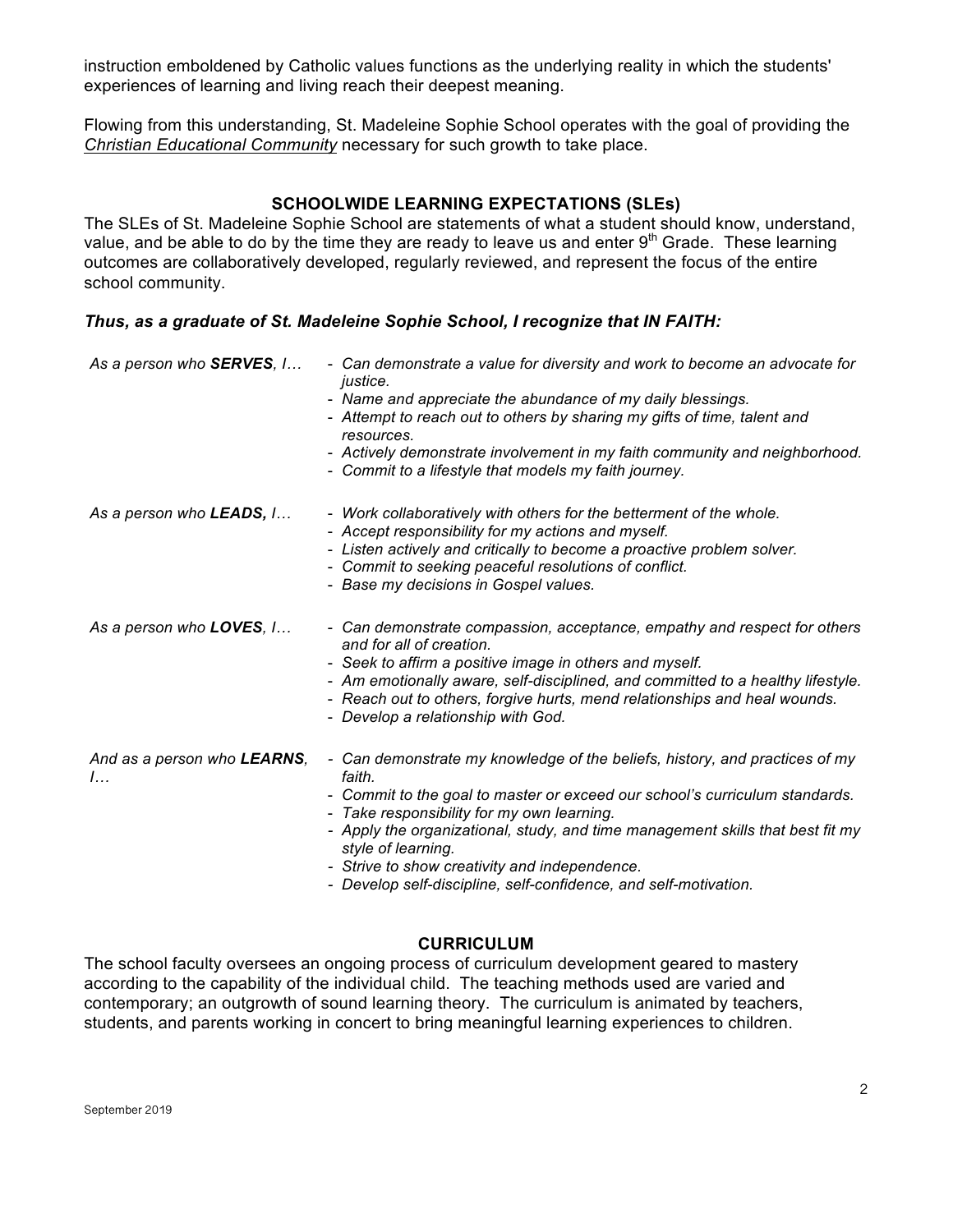- *Through daily association with families and professionally qualified faculty visibly committed to a Christian lifestyle, our school provides opportunities for the student to develop a personal commitment to Gospel values.*
- By developing basic educational skills, both in communication and reasoning, we provide the *framework necessary for students to take their role as society's intelligent decision-makers of the future.*
- In helping form an awareness of one's membership in a larger community, the faculty strives to *develop in each student a responsibility to that larger group and the call for a personal pledge to justice and service for the common good.*

To accomplish this end, St. Madeleine Sophie School provides an opportunity for education to any child who wishes to attend and who exhibits the desire to grow in this spirit. A concerted effort is made to attract students of all backgrounds from within the Parish as well as non-parishioners, and we commit to design strategies to make this opportunity accessible for all families.

### **CURRICULUM VISION STATEMENT**

Realizing the human need for identity, relatedness, and purpose, and while recognizing parents' role as the primary educators of their children, we propose a graduate who is striving to become:

#### *A SPIRITUAL PERSON*

*…who recognizes and responds to God as intimately present within all persons - particularly within his/her own being - and within all creation; committed to a Christian lifestyle and active in the faith community.*

#### *A WHOLE PERSON*

*…who realistically affirms the sense of his/her own potential; who appreciates the beauty and privilege of one's own sexuality; who is intellectually alert, emotionally and physically healthy, and morally selfdisciplined, self-confident, and self-motivated.*

#### *A LOVING PERSON*

*…who values the sense of belonging and interconnectedness of all earth's people, reverencing one another's diversity, freedom, and privacy; able to reach out to others by sharing one's own time, talent, resources, and person; capable of forgiving hurts, mending relationships, and healing wounds.*

#### *A RESPONSIBLE PERSON*

*…capable of confidently and competently asking critical questions, responding to meeting just needs, protecting personal rights, and respecting and reverencing all of creation; committed to seeking peaceful resolutions of conflict; while enjoying his/her own satisfaction in tasks well done.*

#### *A HOPE-FILLED PERSON*

*…who is rooted in our still unfolding Catholic tradition; eager to face the future in faith and trust with critical, reflective, creative, and peaceful anticipation.*

### **FACULTY VISION STATEMENT**

Within the mission of St. Madeleine Sophie School, it is our professional goal to graduate students who have mastered skills enabling them to positively influence their world through leadership, knowledge, respect and service.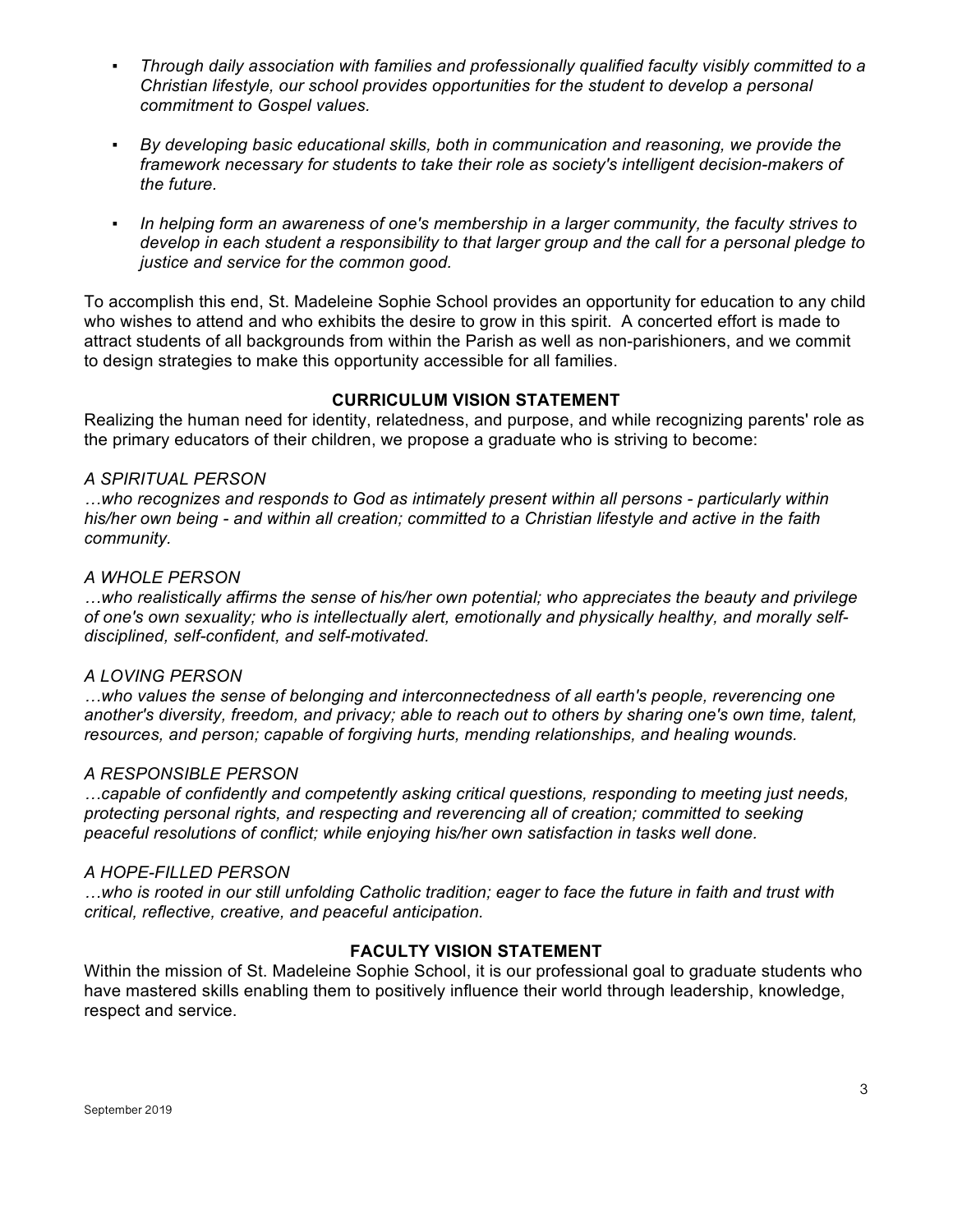We accept the responsibility to form the curricular structure for a *Christian Educational Community* of the new century, shaped by a Catholic world-view, which empowers students toward interconnectedness; to live a life directed toward "We" rather than "Me."

To accomplish this, we will strive to:

- *Engage in on-going curriculum development which is authentically rooted in problem solving and higher-order skills.*
- *Establish standards that honor diversity and the values of justice, tolerance, community and relationships.*
- *Recognize that all children can learn and hold high expectations for the success of each student.*
- *Teach in ways that empower all students regardless of economic, religious, cultural, familial or educational differences.*
- *Recognize that the leadership to achieve this end is shared collaboratively, not directionally, and each member has a responsibility to participate in the betterment of the whole.*
- *Remain visionary and innovative in all forms of outstanding instructional practice.*
- *Remember that we are not alone on this journey. Education at St. Madeleine Sophie's is not something we do "to" or "for" families, but "with" them.*

We, as teachers, serve as collaborators in a process in which students become able to actively participate in an increasingly diverse and technologically complex world. Our curriculum, instruction, assessment - and our continuing education to ensure that outcome - all need to embrace that understanding.

## *To this end, the staff has identified the following curriculum goals. They serve as the foundation of our educational mission:*

**GOAL I**

**To actively live out the Gospel values.**

## **GOAL II**

**To read with comprehension, write with skill, and communicate effectively and responsibly in a variety of ways and settings.**

## **GOAL III**

**To know and apply the core concepts and principles of religion, mathematics, the natural and social sciences, and the arts.**

## **GOAL IV**

**To think analytically, logically and creatively and to integrate experience and knowledge to form reasoned judgments and solve problems.**

# **GOAL V**

**To acquire skills and exhibit attitudes that enhance self-ownership of the learning process and to understand the importance of work and how performance, effort and decisions directly affect future educational and life opportunities.**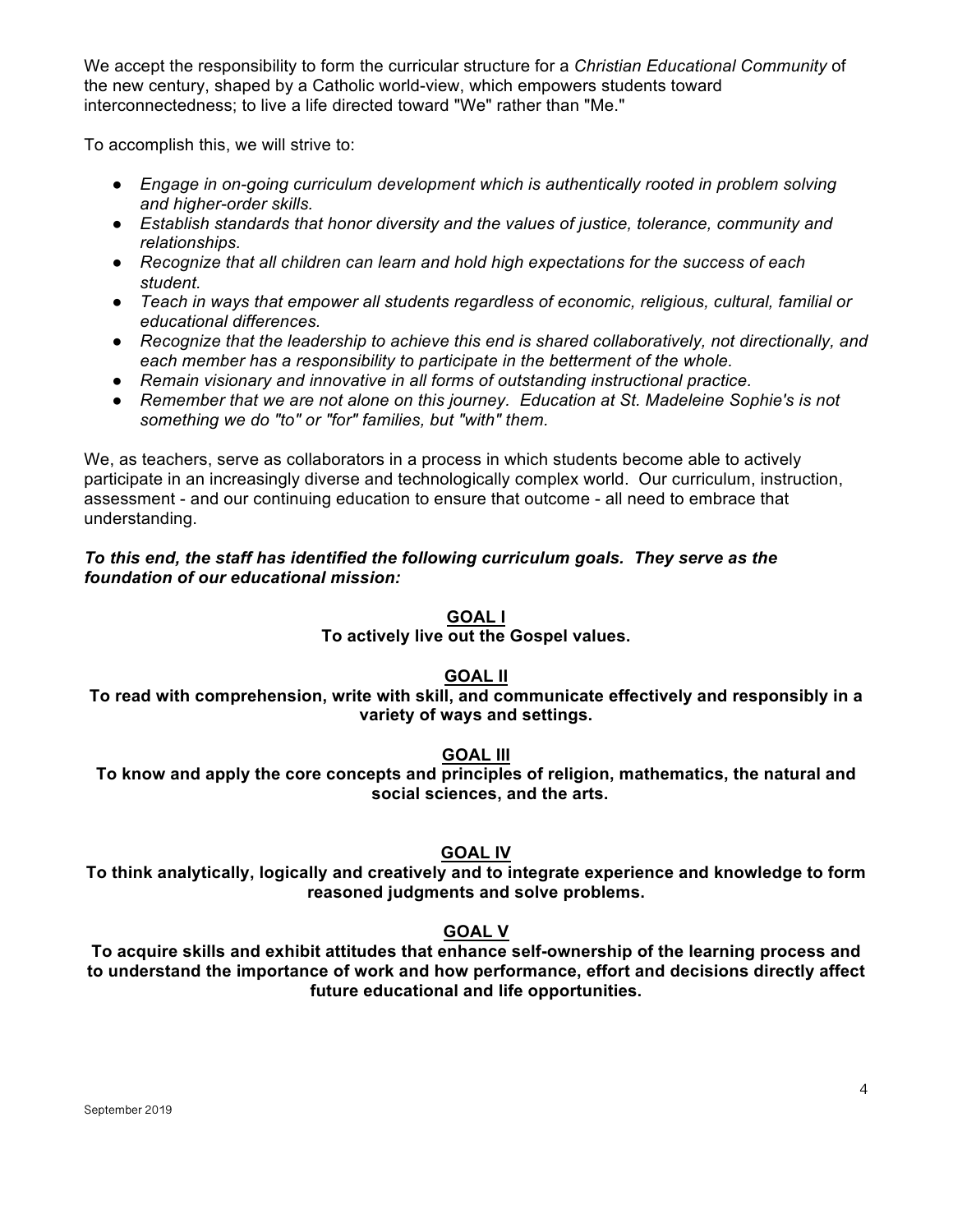### **GOAL VI**

## **To develop skills and attitudes that facilitate successful participation within, and positive enhancement of, local, regional and global communities.**

## **GOAL VII**

## **To know and apply the principles and practices of active, healthy and responsible lifestyles.**

### **EDUCATIONAL PROGRAM**

At St. Madeleine Sophie School, we believe that there are certain skills, knowledge and experiences that are central to Catholic education. These have been structured into an integrated and coordinated set of courses. All students attending St. Madeleine Sophie School will participate in the required core curriculum.

St. Madeleine Sophie School offers education for students in grades Pre-Kindergarten through Eight. The curriculum integrates the following subjects: Religion, Language Arts (reading, writing, spelling, English, speaking, listening), Mathematics, Social Studies (geography, history, civics), Science, Music, Art, Physical Education and Health. Family life, substance abuse education and lessons in personal safety, among others, are co-curriculars offered during the school year.

Grades PK-5 are considered self-contained, although teachers freely exchange one or two classes with the next grade level when appropriate. Grades 6-8 are departmentalized with a teacher serving as homeroom teacher as well as a specialist in one or two core curriculum areas (e.g., Mathematics, Language Arts, Social Studies, and Science.) All students receive formal Physical Education, Art and Music instruction from a specialist. World Language opportunities are currently intertwined at various levels in order to determine a more formal inclusion in future academic years.

### **PARENT VISION STATEMENT**

Parents of students at St. Madeleine Sophie School recognize the fact that the education of students is a challenge that is shared by school staff, the students and the parents themselves. St. Madeleine Sophie parents wish to see their children fulfill their potential to be positive, participating adults with a dedication to the values and skills learned as students at our school.

Parents believe and support the idea that they can help to influence this outcome by doing the following things to support their children while at St. Madeleine Sophie School:

- Homework is a necessary part of a good education. Parents will set aside a time and an appropriate place for study, and will see that homework assignments are completed to the best of the child's ability.
- Modern electronic media can have both a positive and a negative influence on children. Parents will monitor their children's activity and will remain vigilant to help them make good decisions about their choices.
- School is physically demanding on young people. Parents will help their children with the physical demands of school by seeing that they have a good diet, including a well-balanced lunch, and that their children get to bed at appropriate times for their age and get a good night's sleep.
- Responsibility and independence are two important values children must learn. Parents will help in this learning by helping their children get ready for school so that they can arrive on time and with the materials needed for class.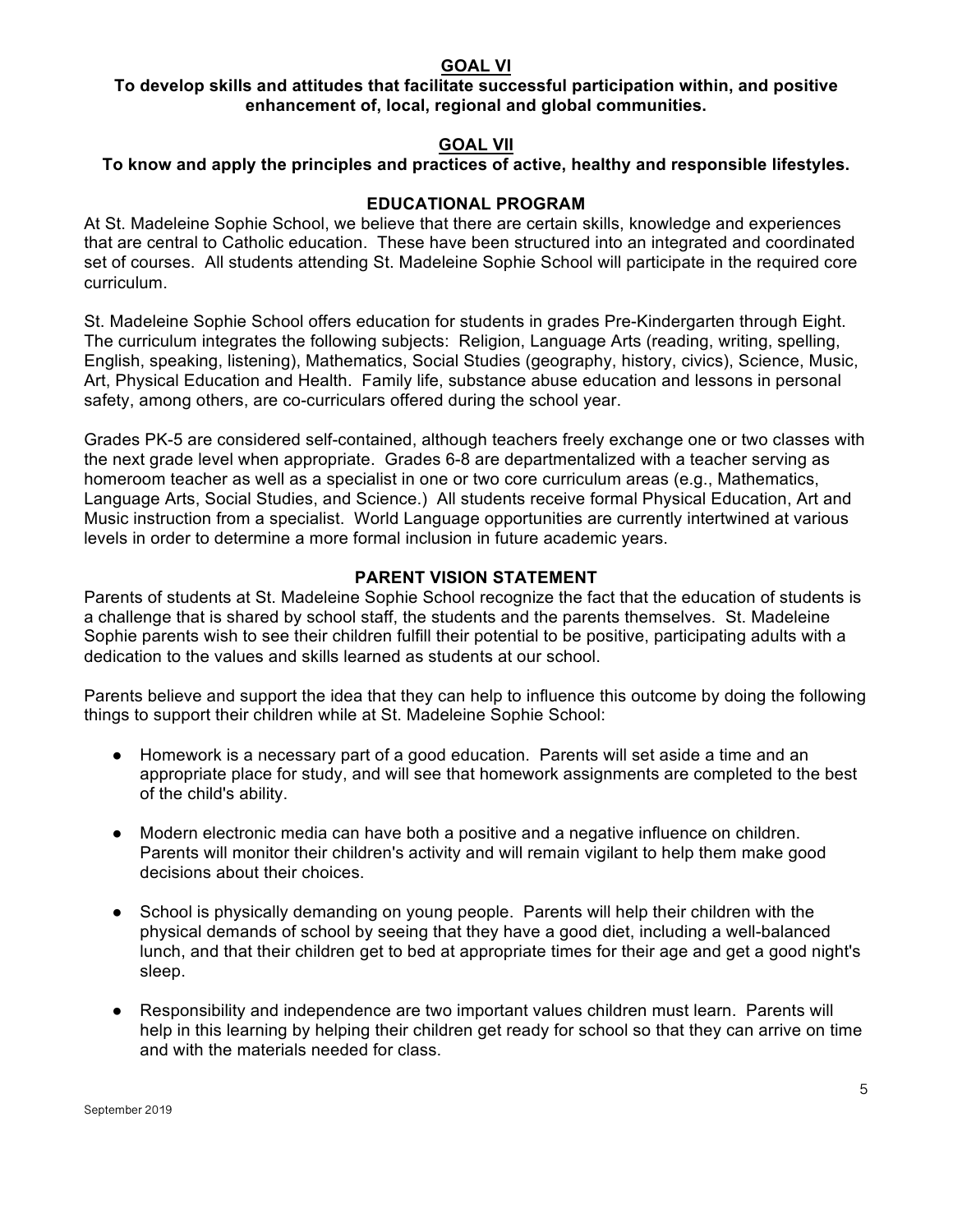As a Catholic school, the people of St. Madeleine Sophie are striving to become a community of believers where staff, parents, and students seek to grow in the knowledge and love of God and one another. Parents, as first teachers of their children, will guide them in the formation of faith and moral values reflective of a Christian Educational Community.

#### **THE HISTORY OF ST. MADELEINE SOPHIE PARISH AND SCHOOL**

On June 8, 1968 Archbishop Thomas Connolly announced the formation of a new parish in the South Bellevue area, to be placed under the patronage of St. Madeleine Sophie Barat, foundress of the Sisters of the Sacred Heart, who have a convent and school within the parish boundaries. Property had been acquired on a sloping site of approximately 10 acres, with an existing house.

St. Madeleine Sophie parish began under the guidance of Fr. Jarlath Heneghan, the founding pastor. Neighborhoods were carved from the existing parishes of Sacred Heart and St. Louise of Bellevue, St. Anthony of Renton, and St. Joseph of Issaquah. Fr. Heneghan moved into the house, and Sunday Masses were celebrated at Tyee Junior High School, which became known affectionately by parishioners as "St. Tyee."

In the fall of 1968, the first general census and Foundation Fund Campaign was successfully completed. With tremendous enthusiasm, generosity and cooperation, along with God's blessings, the campaign was a resounding success.

Design studies for the sloping site resulted in the present three-level plan, with the church sanctuary on the top level and social hall, classrooms and offices below. Architectural plans were approved by the Archdiocesan Building Committee in February of 1970, and Masses began in the new facility on April 4, 1971, Palm Sunday.

In 1977, the founding Pastor was succeeded by Fr. Gerald Mayovsky. As the parish grew, we were blessed to have associates Rev. Kurt Woellner, Rev. William Harris and several priests of the Society of Jesus assisting on weekends. The lay staff also was expanded, and the parish became known for its outstanding faith formation programs for children and youth. During this era, a Blessed Sacrament Chapel and Reconciliation Chapel were incorporated into the sanctuary level and the parish debt was retired.

Fr. George Rink began his pastorate in 1990. During his time at St. Madeleine Sophie there were not the priests available to assist, and Fr. George placed even greater emphasis upon developing trained volunteers and staff. A milestone event was the celebration of our 25th Anniversary as a parish. Our fourth pastor, Fr. John Renggli, was with us only three years, but is remembered for his dedication to all who needed priestly care.

In 2000, as we celebrated the Jubilee Year, the parish welcomed Fr. Jim Picton as its fifth pastor and Fr. Emmanuel Iweh, Parochial Vicar. The growing parish population, which was nearing 1500 households, was overjoyed at again having two priests. Their gifts, combined with those of our committed staff and volunteers are bringing a dynamic start to the new millennium.

Perhaps the strongest common thread running through the history of the parish is the commitment, dedication and loyalty of our people. St. Madeleine has truly become a People of God out of the spirit of Vatican II. Our many gifts and talents are readily shared, enabling our various ministries to flourish and increasingly meet the needs of the parish family and community.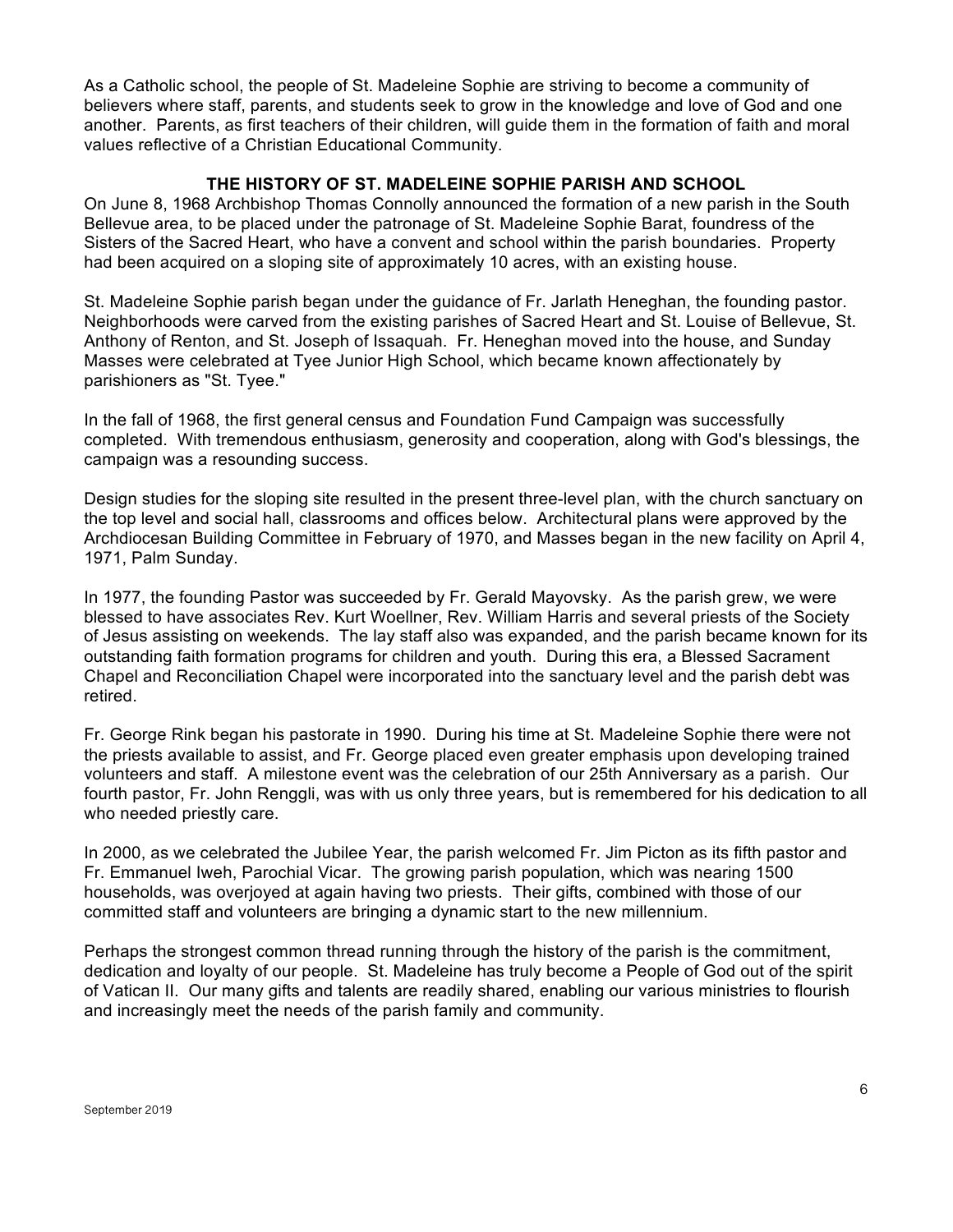Included in these needs has always been discernment about the ministry of a parish school. At the time of the founding of the parish, the trend within Catholic school education was a transition away from a teaching faculty consisting almost exclusively of women from religious orders to staffs hired from the ranks of professional lay men and women. This major shift was accompanied with a corresponding substantive increase in parish financial resource allocation that many parishes found difficult to realize. This, coupled with shifting opinions on the efficacy of religious education methodologies, presented enough questions to parish leadership to postpone any decision on opening our own school to a later date.

Many times, the request was made to revisit the proposal, yet a critical mass of interest and resources was not realized until a parish goal development process beginning with a survey in February 2001. By the time the goals were promulgated in September of that year, it was clear that support for a new parish ministry spanned parish age groups. Thus, the Pastoral Council determined that a parish elementary school would become part of future plans as long as it was deemed financially and demographically feasible. A School Feasibility Task Force, consisting of parish representatives and outside consultants, and chaired by Bruce Laing, was formed with the charge of determining which, if any, hurdles might stand in the way.

From the earliest meetings of the Task Force, it was clear that a school at St. Madeleine's would attempt to offer a unique and contemporary response to the need for more Catholic schools in the area. The existing neighboring parish schools had been experiencing waiting lists for some time. Naturally, with space at a premium, the enrollment in these programs had evolved toward a fairly homogeneous group of higher achieving children who would do well in virtually any educational setting. Families with children experiencing learning issues, having physical, emotional or developmental needs, or even those more talented or gifted who might benefit from a more individualized learning plan, were often discouraged from applying. While the local districts were thought to present a high-quality alternative, parents desirous of a Catholic faith-based education were left few choices. A sub-committee on Inclusion was formed by the Task Force to explore the need. The sub-committee listened to many stories shared by parents of these exceptional children - both those currently of school age and those who had long ago grown - of not being able to find a Catholic school that could support them through their child's formative years. Ironically, while the local Catholic high school, Eastside Catholic, had become nationally recognized for investing resources in a program for inclusion, no elementary school had systematically addressed the need.

The findings of the sub-committee led the entire Task Force to embrace the philosophy that a modern Catholic parish school is a rich diversity of families. As much as possible, our new school would seek to be welcoming to families who "add to the mosaic of the parish mission to serve." Further, they named the intent to open our doors and give support to students representing a broad range of cultural, economic, familial, religious and educational differences. Aware of the challenges that would entail, the Task Force explored the best practices of private and public programs around the country that had demonstrated success, especially in a Catholic parish environment. The program design, hiring of teachers, staff and support personnel, and the resources needed for success in this area received focused attention during the early phases of the planning process. This focus resulted in the current Statement on Inclusion that remains the cornerstone of today's efforts.

Periodic reports to the parish and Pastoral Council continued to affirm what many had hoped: the community was ready to support an investment in the future of its youth by opening the diocese's newest Catholic elementary school. On Catechetical Sunday, September 21, 2003, Pastor Fr. Jim Picton, formally announced the intention to open St. Madeleine Sophie Catholic School in September of 2005. Chairman Laing, now joined by co-chair Michael Ensminger, rededicated the Task Force to the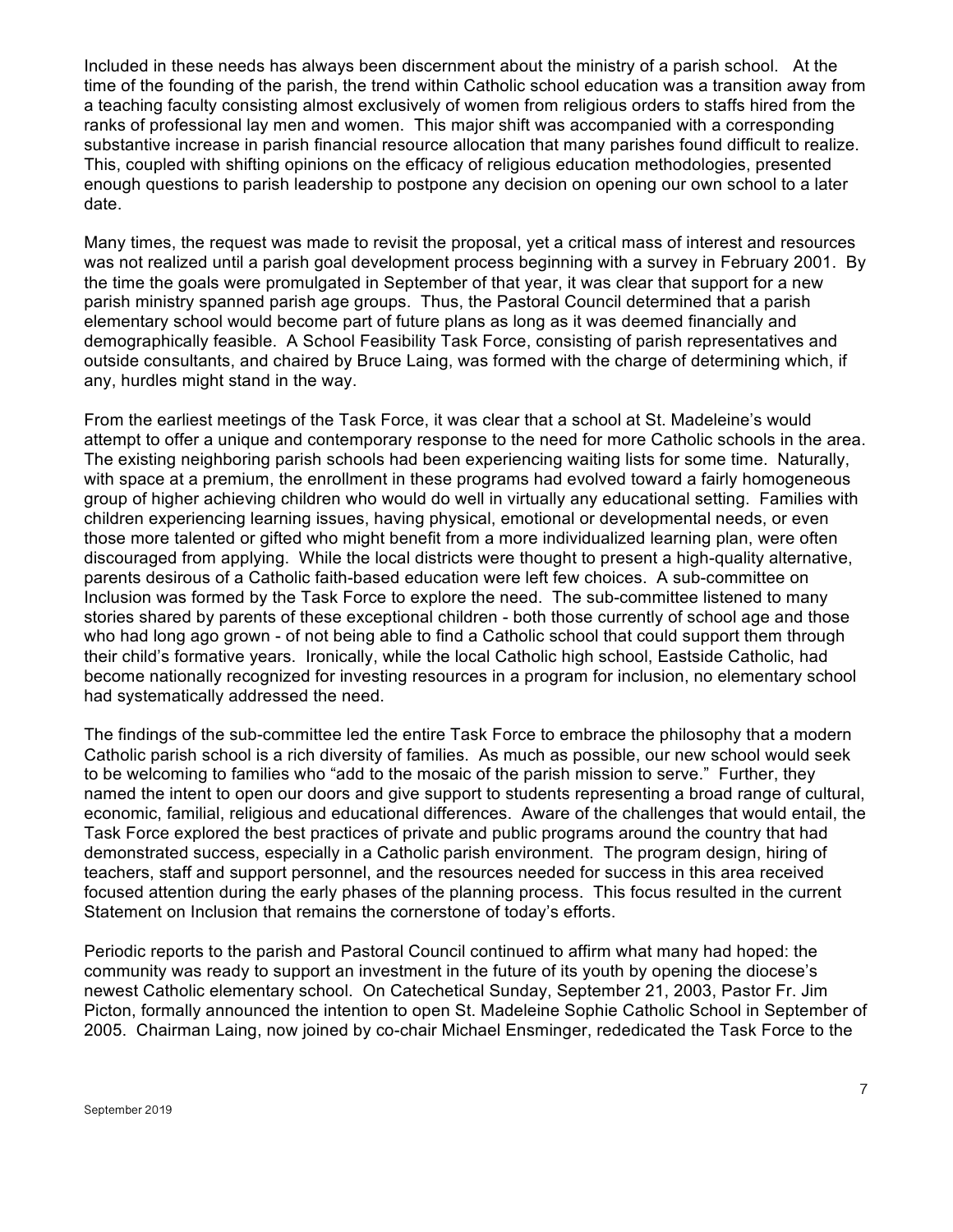logistical mission of launching the program. Subsequent months of fine-tuning the model climaxed with the hiring of the school's first principal in July 2004.

By early fall, through the grace of God and the intercession of our patron, St. Madeleine Sophie, it was determined that Opening Day would be September 6, 2005.

Our first graduating class of eight students commenced at the parish's  $40<sup>th</sup>$  anniversary Mass on Sunday, June 8, 2008. It has been told that the collection for that Mass totaled \$8,000. In many Pacific Rim cultures, the number eight is associated with good fortune and success.

On Ash Wednesday, February 13, 2013, a visiting team of educators, chaired by Sr. Rosa Maria Ruiz, Superintendent of the Diocese of Tucson, AZ, began our first formal site visit for WCEA accreditation. On May 8, 2013, we received notification that the school program was approved for full standing at the highest level by the Association. The school completed its second site visit and subsequently received a full six-year term of accreditation (through 2025) in February, 2019.

In March of 2013, St. Madeleine Sophie School was invited by Ashoka International to become one of the first of sixty programs identified as part of their *Changemaker Schools Network*, a national community of leading elementary schools that serve as models for cultivating in students the skills of empathy, teamwork, leadership, and problem-solving (called *changemaker* skills and valued in education as traditional academic skills) so that all students find their voices and can make a positive impact on the world.

On July 12, 2014, St. Madeleine's received the Edward M. Shaughnessy III Serving All God's Children Award for Inclusion at the National Catholic Educational Association's Education Law Symposium in Louisville, Kentucky. The Award is given annually from nominations sought throughout the United States for making an outstanding contribution to furthering inclusive Catholic education for all, especially children with learning differences.

In July of 2018, the school attained official designation as a Special Olympics Unified Champion School, recognizing our success in activating our students and their families to develop a community where all youth are agents of change – fostering respect, dignity and advocacy for people of all abilities and gifts.

The parish welcomed Fr. Don Perea as parochial vicar to assist Fr. Jim on July 1, 2016. Upon the announcement of Fr. Jim's assignment to senior priest status and pastor emeritus effective July 1, 2018, a new parish leader, Pastoral Coordinator Loretta Wright Sursely, was appointed. In liturgical support to her, Fr. Don was designated Parish Priest.

### **WHO WAS ST. MADELEINE SOPHIE?**

Madeleine Sophie Barat was born in Joigny, a small town in northern France, on December 12, 1779. She grew up in the simple home of a barrel-maker where her brother, Louis, unable to complete his training for the priesthood, because of the political, social and religious upheaval of the French Revolution, gave her a remarkable intellectual formation for a young girl of the time. He introduced her to ancient history, the classics, literature and languages. At the age of sixteen, she went with Louis to Paris where she continued her studies in philosophy, theology and scripture.

It was in Paris that she learned of plans to form a new congregation of women whose end would be to make known the universal and unconditional love of God revealed in the person of Jesus. On November 21, 1800, Madeleine Sophie and three others consecrated their lives to God in the Society of the Sacred Heart. In this act, they committed themselves to a way of life that would be both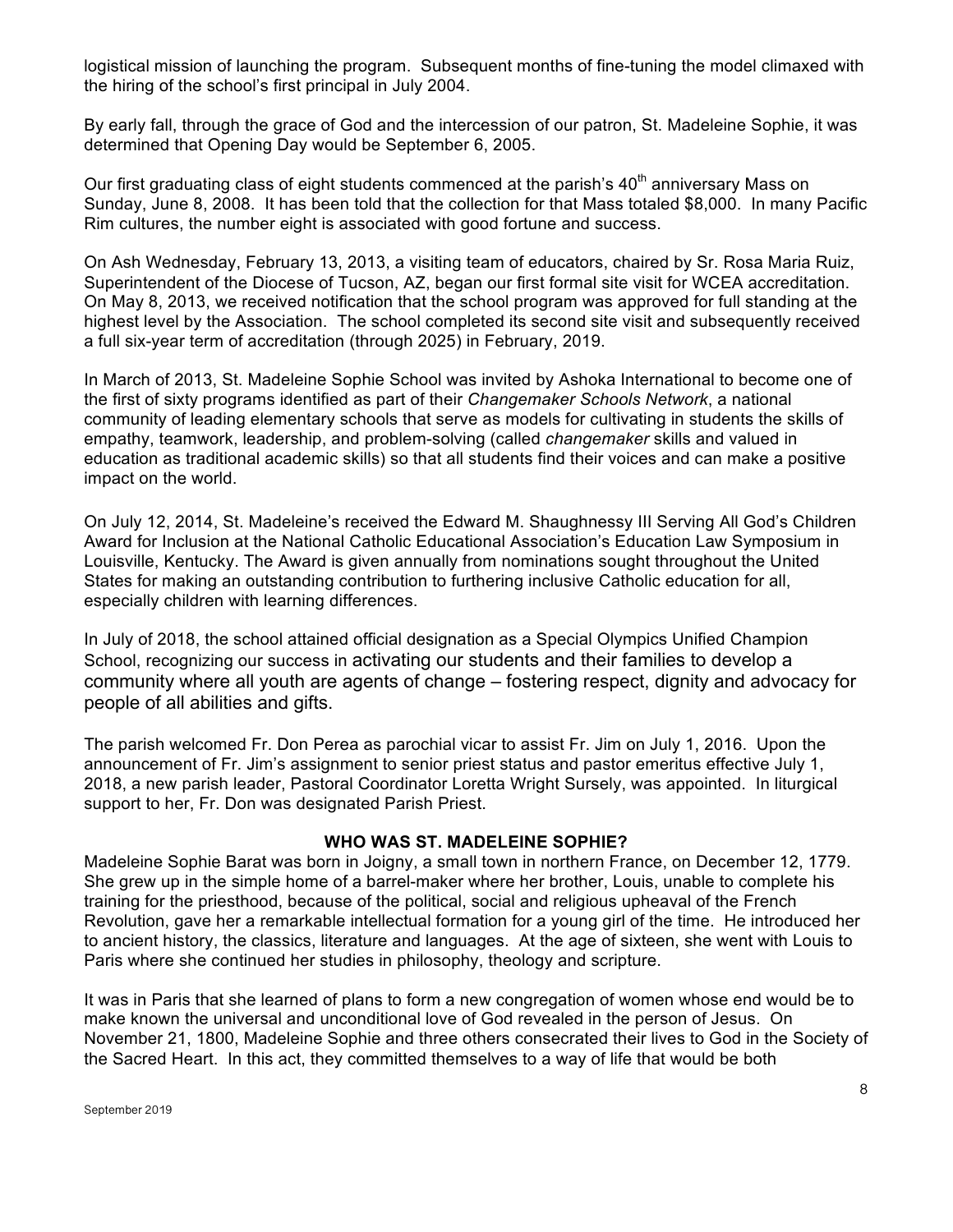contemplative and active, deeply rooted in prayer and devoted to the service of others in union with Jesus through the power of his Spirit.

In the aftermath of the French Revolution, Madeleine Sophie saw the education of women as the primary means by which the Society would enable others to come to know God's love and be empowered to bring about social change within their particular areas of influence. Gradually, she opened schools throughout France and Europe. In 1818, Mother Barat sent Philippine Duchesne to North America. From St. Charles, Missouri, the Society spread through the United States, Canada, the Antilles, Mexico and South America.

Today, Religious of the Sacred Heart represent a diversity of cultures and races and serve in more than forty-one countries in Africa, Asia, Europe, North America, Central America and South America. Since 1906, Religious of the Sacred Heart have served in the Archdiocese of Seattle. Besides staffing Forest Ridge School of the Sacred Heart on Somerset, others in the community minister in parishes, social service agencies, health care facilities, educational institutions and spiritual development programs.

Madeleine Sophie Barat died on May 25, 1865. She was beatified in 1908 and canonized in 1925 at which time the Church recognized her virtues of wisdom, humility and charity. Philippine Duchesne, her pioneer friend and follower, was canonized in 1988.

Our parish is honored to host a first-class relic of St. Madeleine in the Sophia Chapel off the narthex to the church. It was a gift from the religious congregation of sisters at our neighbor Forest Ridge School of the Sacred Heart.

### **AN AMERICAN CATHOLIC SCHOOL FOR THE 21ST CENTURY**

Like all educational institutions, Catholic schools are called to prepare students for the future. Unlike other educational institutions, Catholic schools are committed to shaping the future by helping students to understand fully, accept freely and live faithfully the gospel message found in the teachings of Jesus and the Catholic Church. While Catholic school educators live and work in the present and are heirs of a rich tradition, their work shapes the future. Therefore, Catholic schools commit themselves to a strategic planning process that supports and strengthens their effectiveness. It is this future-focused process that lights new fires for Catholic and American education.

School-based initiatives are complemented and assisted by Archdiocesan and national efforts. The Archdiocesan Office for Catholic Schools plays a significant role in helping the administration and teachers prepare students for the future. The vision of the National Congress on Catholic Schools for the Twenty-First Century and its follow up convocations and documents forged by thousands of key people in the Catholic educational community, offers a strong foundation for effective planning.

Among these documents that played an important role in the creation of St. Madeleine Sophie School was the reflection paper regarding inclusion authored by the NCEA's Department of Elementary Schools Executive Committee (DESEC). This paper served as the foundation for the work of the Task Force's Subcommittee on Inclusion and helped define our current mission.

*In their pastoral statement, "To Teach As Jesus Did" (1972), the National Conference of Catholic Bishops states that this document, "Will serve a useful purpose if it provides a catalyst for the efforts to deal realistically with problems of polarization and of confusion now confronting the educational ministry. In the year ahead, American Catholics should continue to articulate and implement their commitment to the educational ministry in ways suited to their times and circumstances." (p.2)*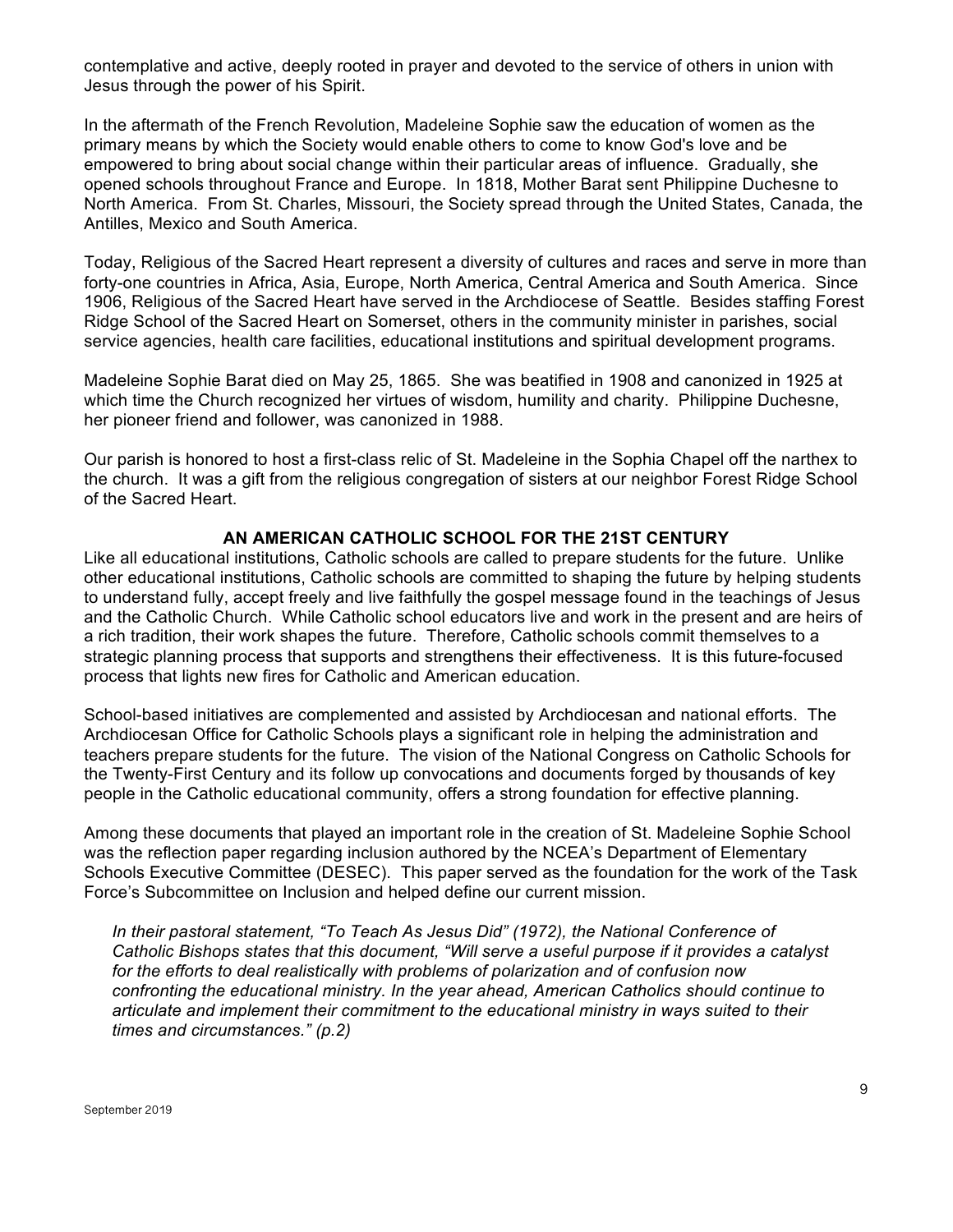*The National Congress on Catholic School for the 21st Century (1991) encouraged all Catholic school educators to open their minds and hearts and doors to an increasingly diverse world. Certainly, part of this diversity is made up of children who have been gifted by God with special needs. Since the Bishops promulgated their statement, "To Teach As Jesus Did," Catholic schools have embraced the challenge to develop programs for children and youth with special learning needs. Most often this was accomplished through resource rooms and pull-out programs. Now, Catholic schools are challenged once again to respond to societal and educational changes. The onset of the philosophy of inclusion has changed the manner in which teachers educate children with special needs.*

*The Department of Elementary Schools supports the concept of appropriate inclusion. Appropriate inclusion recognizes and affirms the unique learning styles of students with varying exceptionalities. It is within this context that children with special needs are welcomed into the Catholic school community. Catholic elementary schools recognize their responsibility to provide a learning environment that fosters growth and considers the individual needs of the child. To the extent possible, Catholic elementary schools will serve children with special needs in general education classes.*

*The Department of Elementary Schools recognizes that inclusion is a process. It involves the ability to communicate with a group of learners with diverse needs. Inclusion is not a program or a placement. Inclusion is a philosophy of teaching that relies on the abilities of educators to promote an environment that respects and reverences the rights of all students to learn in regular education classrooms in Catholic Schools.*

*Inclusion fosters collaboration-general and special education teachers, with parents working together for the common good of all students, especially those with varying exceptionalities. Inclusion implies preparedness. Continuing education and ongoing communication are its hallmarks.*

*The Department of Elementary Schools recognizes that appropriate inclusion can work effectively for a large number of students with disabilities and learning difficulties while enriching the classroom experience of all students. The Department of Elementary Schools acknowledges that promoting appropriate inclusion without providing the resources needed to make it work effectively for students and teachers, offers a false promise of improved opportunities for students with special needs and assures a strong possibility for disruptions in the learning environment. For inclusion to achieve its full potential in the classroom, a primary requisite is that the entire school community commit themselves to ongoing staff development that will foster a greater understanding and respect for children with special needs. DESEC - April 5, 1999*

### **ABOUT CATHOLIC STEWARDSHIP**

Catholic Stewardship calls us to live as disciples of the Lord; being responsible stewards of the gifts God has given us. All members of the parish have their own roles to play in carrying out the mission of Christ's Church. Parents are called to nurture their children in the light of faith. Parishioners are called to work in concrete ways to make St. Madeleine's a true community of faith and a vibrant source of service to the larger community. All Catholics are called to give generous support of time, money, prayer and personal service - according to their circumstance - to parish, archdiocese and the universal Church.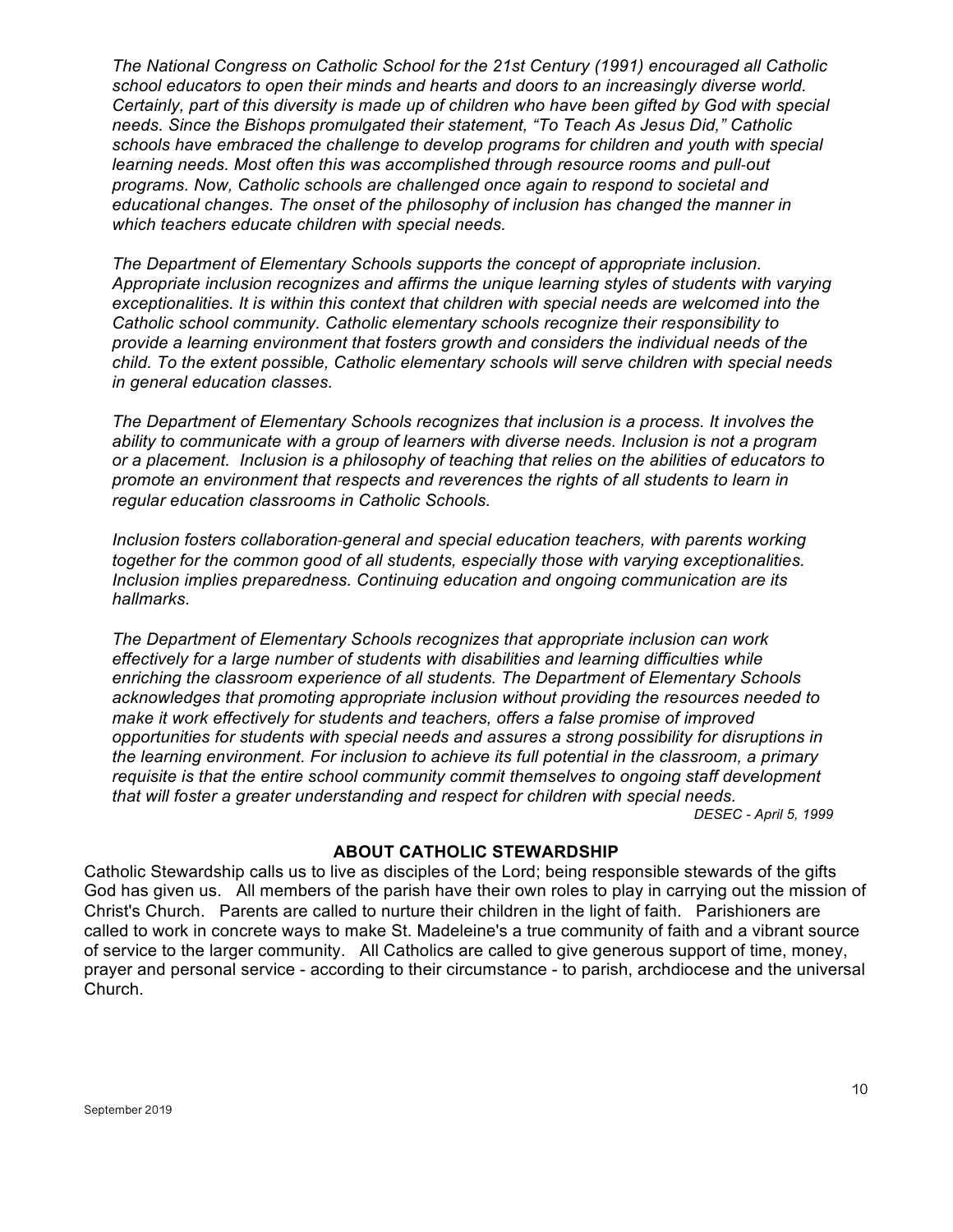Specifically, the spirit of Stewardship asks that:

- Our financial donation to the Church should be proportional to our income. Scripture lists 10% as the ideal tithe. A suggestion would be starting at 1% and slowly increasing over the years.
- Our donation to the Church and other charities should come from the "first fruits" of our resources, not from what is left over after paying all the other bills. Some families write a monthly check for the parish before paying all the other bills. Some other families sit down and write the four (sometimes five) weekly checks for the Church before paying the bills, and then set them aside for their weekly contribution.
- Our donation is given in a spirit of thanksgiving for what God has given us, and is done in the context of Sunday Mass. A Stewardship donation is brought to the altar and is part of the offering at Mass.

### **ORGANIZATIONAL MANAGEMENT OF THE SCHOOL**

While the oversight for diocesan and parish educational management flows from the Archbishop to the Pastor (or designated pastoral leader) as described in the Revised Code of Canon Law, this is done within a framework of collaboration with many individuals and consultative groups.

In a Parish school, the decision-making process moves from broad to specific actions with each level entrusted to a specific group or person. At St. Madeleine Sophie, a unique blend of Pastoral Coordinator, Administration, Parish Pastoral Council, School Commission, Faith Formation Commission, Finance Council, Development Committee, Parents' Club, and a number of other groups, all might take a role in formulating an end product.

The **School Commission** is the consultative body serving to advise and support the principal and pastoral coordinator in school related matters. The responsibilities of the Commission, in cooperation with the principal and pastoral coordinator, include recommending a mission statement for the school grounded in a Catholic faith tradition, recommending policy, setting long range goals for the school, developing means to finance the school (including tuition structures, financial development, and fundraising), promoting communications, public relations, and evaluating the school's strategic goals and plans. Commission members are seated through a process developed by the parish Pastoral Council and approved by the Pastoral Coordinator. The Commission operating bylaws may be found on the school web site.

The **Parents' Club** is our local Home and School organization (analogous to a PTO or PTA). It serves as the primary vehicle for ongoing communication and support between school and families. As such, the group works to:

- Promote communication among parents, teachers, parish and administration.
- Provide parents and teachers with the information to aid in all aspects of education and the students' growth and development.
- Promote goodwill and cooperation between and among parents, faculty, administration, Commission, and the parish.
- Direct and coordinate parental support to the school through volunteerism, social functions and fund raising.
- Organize political action of the parents as advocates regarding local, state and federal legislation that affects Catholic schools as well as the lives of students and parents.

Club officers are selected from the school community and parish in late spring.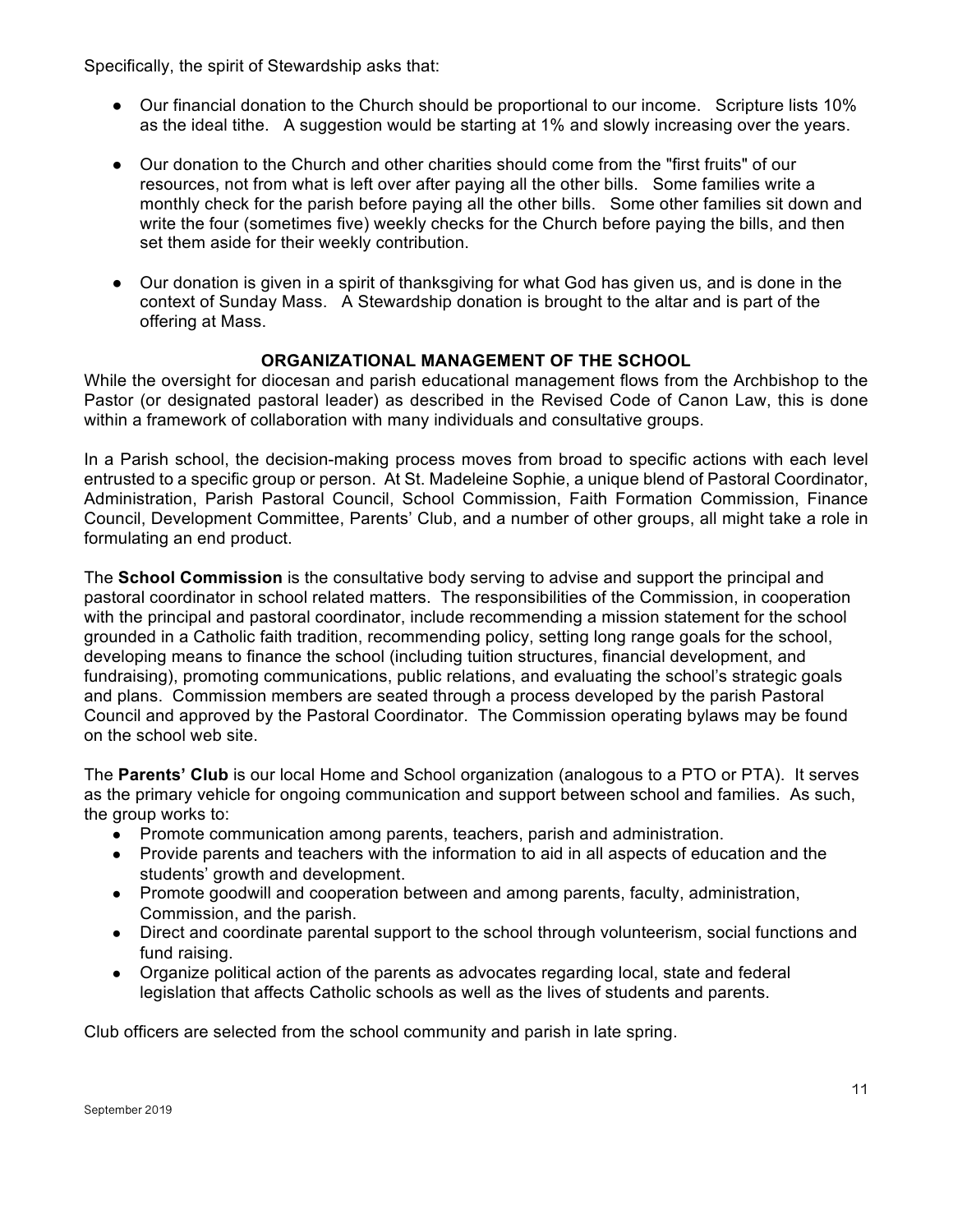Two additional distinct tiers of organization form the umbrella support for St. Madeleine Sophie Parish as a Roman Catholic faith community for the South Bellevue area:

- **Catholic Archdiocese of Seattle:** the regional division for the Roman Catholic Church in Western Washington, stretching from Bellingham on the north to Vancouver in the south and from the Pacific Ocean eastward to the summit of the Cascade mountains. The chief officer of the diocese is the Archbishop. The diocese was formally established on May 31, 1850. A division of the diocesan administration, the Office for Catholic Schools, serves as the link to the local level in the areas of guidelines and consultation. The Superintendent of Schools heads this office.
- **Eastside Deanery:** a subdivision of the Archdiocese with the primary intent to aid in regional planning. The Eastside Deanery, of which St. Madeleine Sophie's is a part, represents the 14 parishes and 9 schools in northeast King County from Lake Washington and Mercer Island east to Snoqualmie.

If you desire a more complete description of Parish governance, contact the School office. You may also wish to study a number of different publications, among them – Many Gifts, One Spirit *-* available through the Parish office.

### **ASSOCIATED BODIES**

St. Madeleine Sophie School is connected to a number of other governing, leadership and advisory bodies. Included in those to which you may most often hear referred are:

- **National Catholic Educational Association (NCEA):** has been providing leadership and service to American Catholic educators since 1904. It is the largest private professional education organization in the world. NCEA's institutional and individual memberships represent Catholic education at all levels: Pre-Kindergartens, elementary and secondary schools, colleges and universities, seminaries and religious education programs. Within its mission are the goals to: advance the total educational mission of the church; articulate the contributions of Catholic education to the church and society; proclaim the uniqueness of Catholic schools; provides leadership and service to its members; advocates recognition of and support for Catholic education; and foster local, national and international collaboration.
- **Washington State Catholic Conference (WSCC):** a corporation of the three Catholic dioceses in the State of Washington with primary responsibility of representing the position of the Catholic Church in legislative and regulatory action. The WSCC teams with other private school groups to advocate for private school issues in Olympia.
- **Washington Federation of Independent Schools (WFIS):** represents over 70% of the private school students in the State of Washington. It is a coalition of independent and privately sponsored schools committed to serving and enhancing the public good. WFIS' mission is to strengthen the quality of education in Washington while serving as advocate and voice for all private schools in the state. The commonly shared values that motivate the coalition include: holistic educational excellence; freedom of expression and educational choice; involvement and empowerment of parents; and strength in members' diversity - respected and united through consensus decisionmaking.
- **Western Catholic Educational Association (WCEA**) The WCEA is a private educational accrediting agency established under the auspices of the Bishops of the Catholic (Arch) Dioceses of California and now operating throughout the dioceses of nine western states. The mission of WCEA is to promote quality Catholic education for students in our member elementary and secondary